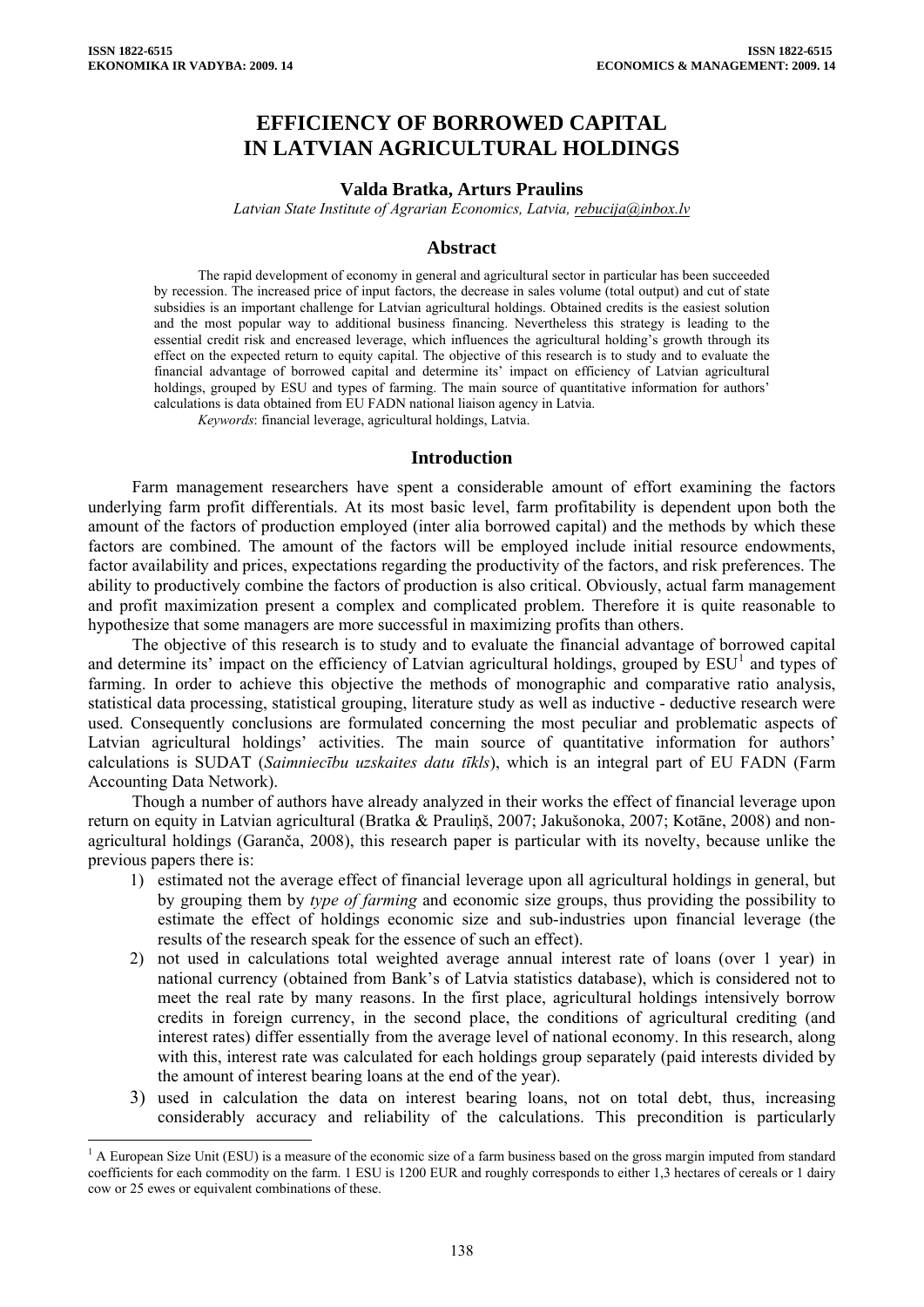important for effect of financial leverage calculation in agricultural holdings over 40 ESU, where interest bearing loans have decreasing proportion in total debt (Figure 1).



**Figure 1.** The proportion of interest bearing loans in the total debt of agricultural holdings (grouped by ESU, 2001-2007)

# **Proceeding findings**

Farm managers must make a variety of financial management decisions. These decisions often relate to acquiring financial resources either through borrowing or leasing, determining the amount of debt used to finance the business, developing the appropriate structure of debt claims (among short-, intermediate-, and long-term obligations), and keeping and analyzing farm records. Each of these topics has received some attention from researchers. Most of the empirical work in this area has explored the relationship between farm profitability and various measures of financial leverage.

Measures of the amount of debt used by the farm are typically treated as exogenous variables. However, with long-term farm profitability, there are several reasons to expect debt levels may be endogenous. Farms with a track record of achieving a rate of return on assets above the rate of interest on debt should have greater access to leverage and be more willing to use debt, because such a strategy will positively leverage the rate of return on equity. At the same time, the cost of capital is assumed to be less for high-profit farms. In contrast, if farms have gone through periods of low profitability, it is possible they would have greater need for debt funds. Regardless of the scenario, it seems possible that profitability would impact debt use.

The effect of financial leverage in the agricultural holdings has been previously studied in the publications. The empirical findings related to the impact of debt on farm profitability reveal mixed results. There were observed no significant effect (Mishra & Morehart, 2001) or reported mixed results, depending upon what measure of farm performance is used as the dependent variable. In general, the sign tends to be negative when the coefficient is statistically significant. (Kauffman & Tauer, 1986) On average, farms earned a rate of return on assets which was less than the cost of debt capital. As a result, the debt-to-asset ratio was negatively related to the rate of return on equity (Purdy et. al., 1997). Also farm technical efficiency was found to be influenced by debt structure. A significant negative relationship was found between the efficiency and current debt-to-assets ratio and positive relationship with the intermediate debtto-asset ratio (Lambert & Bayda, 2005).

## **Results and discussion**

The relationship between the proportion of assets financed with debt and return on equity is unclear. Because interest expense is added to net farm income in the calculation of return, the effect of debt use should, in theory, be zero. However, managers would be expected to use debt funds to acquire resources they consider to be highly profitable and which would enable them to increase return on equity. As leverage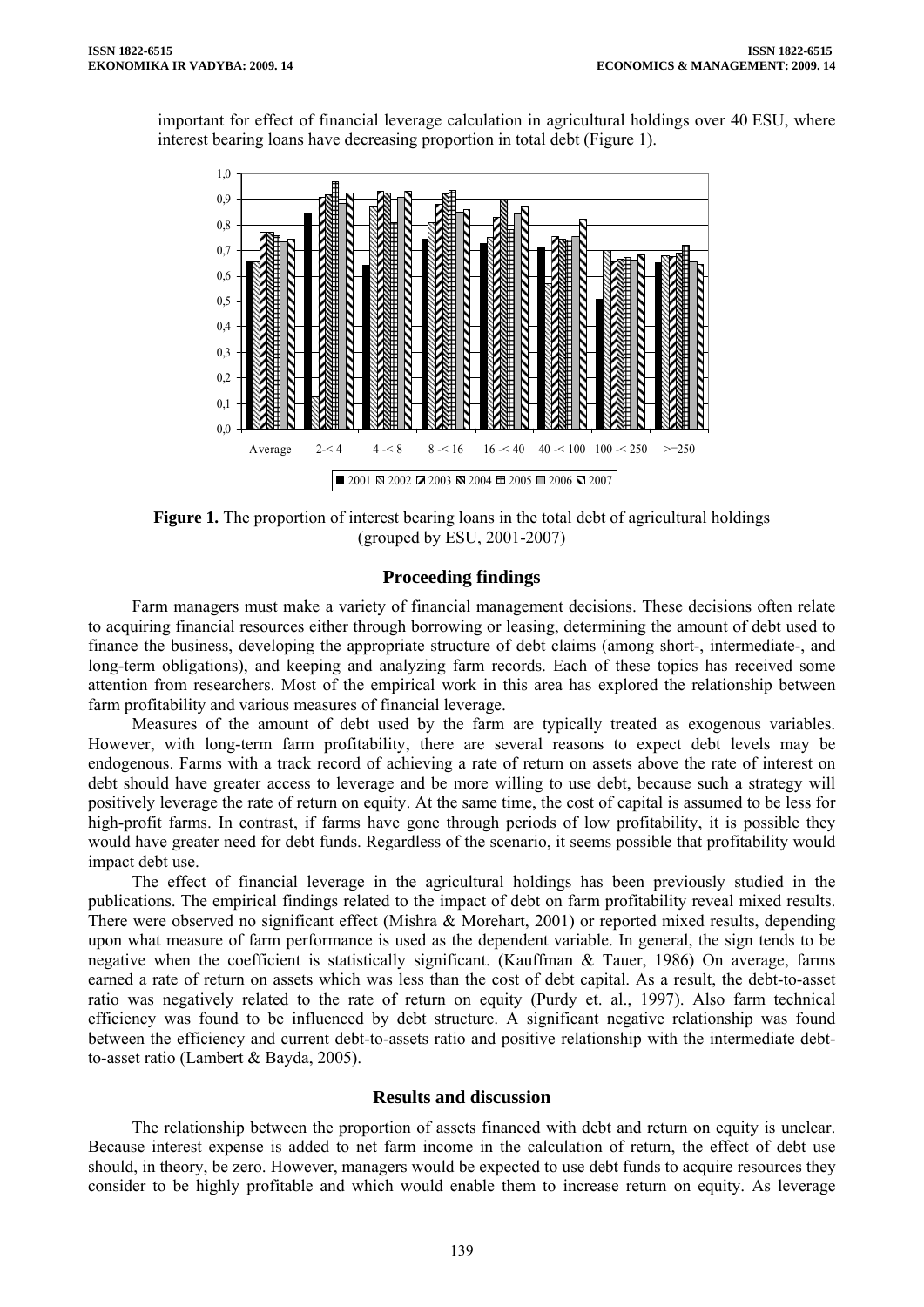increases from a low level, the rate of return on equity increases if the rate of return on assets exceeds the cost of borrowing, because more assets are working for each EUR of equity. This is the well-known leverage multiplier effect. Since increases in leverage also increase the probability of a disaster which causes increased risk of loss for the lender, the cost of borrowing also increases with leverage. Therefore the rate of return on equity increases at a decreasing rate. (Collins & Karp, 1993).

If farmers' expectations regarding the profitability of additional investments are accurate, then debt use should have a positive impact on return. Conversely, if farmers have not realized the returns they anticipated when they used debt to purchase additional assets, then debt funds use to acquire resources actually reduces overall profitability. There are several possible explanations for this result: the farmers may have unrealistic expectations regarding the profitability of the assets they are purchasing with additional debt or they may have generally underestimated the additional management resources necessary to most productively employ the assets (additional investments required more managerial talent than the farm manager possessed).

On the other hand, there is a strong potential for an endogenous relationship between the proportion of debt used by the farm and profitability. The amount of debt used by the farm is also seemingly a function of farm profitability. More profitable farms should be able to carry more debt. Conversely, unprofitable or less profitable farms wishing to continue farming likely are forced to use debt of necessity.

Formula (1) is generally used for calculation of ROE (Higgins, 1996)

$$
ROE = r + (r - i) \times D / E(1)
$$

r – operating return on assets  $[=EBIT \times (1-t) / total$  assets ]

 $i$  – after-tax interest rate  $i = i \times (1 - t)$ 

D – outstanding interest bearing loans

 $E$  – equity

 $t - tax$  rate for agricultural holdings

j – corporate interest rate

Calculating the effect of financial leverage  $(E<sub>f</sub>)$  authors have simplified and rearranged formula (1) to formula (2).

 $E_f = (r - i) \times D / E = (EBIT / total \; assets - j) \times (1 - i) \times D / E$  (2)

An interest rate j was calculated for each agricultural holdings' group and type of farming as interests paid divided by the interest bearing loans. Generally the interpretation of effect of financial leverage is based on the principle of majorant (Шутенко, 2007), i. e. the return on equity should exceed the return of investors (lenders and creditors).

By the data from Central Statistic Bureau for 2000-2005, there was stated (Jakušonoka, 2007), that for years Latvian agricultural holdings  $E_f$  had been having a trend to increase gradually from  $-8,57\%$  up to 7,17%. In 2003  $E_{\rm fl}$  became positive (0,57) for the first time. As another author's research indicates (Kotāne, 2008), Latgale region agricultural holdings ROE of agricultural, hunting and forestry farms in years 2001- 2006 increased from 7,39% up to 16,50%, reached its maximum in year 2003 (24,83%) and has stabilized since year 2004 at the level of 16,50-16,92%. In its turn  $E<sub>fl</sub>$  change had fluctuating character: from 2001 to 2003 it grew from 0,55% to 9,02%, in 2004 it dropped to 6,06% and in the following 2 years it increased to 8,60%. Comparing to average values in Latvia, during the analyzed period ROE level in Latgale holdings was lower (on the average 15,97% and 22,43%), but interest rate of loans – higher (3,58% and 2,27%). Still it is rather difficult to compare the results of the mentioned above research with the calculations of this paper, because the data used for them differ much.

In 2001-2007  $E_{\rm fl}$  of agricultural holdings had specific fluctuations (Table 1). Almost in all agricultural holdings it had been growing through year 2005, which was followed by its drop and by the following increase in 2007 in most of holdings (except of the group from 8 to 16 ESU and over 250 ESU). In the holdings of economic size from 16 to 100 ESU  $E<sub>fl</sub>$  drop started one year earlier. In very small and small holdings (in 2004 and 2006 – to 8 ESU, in 2003, 2005 and 2007 – to 16 ESU), but in certain years (2006-2007) also in the biggest holdings (over 250 ESU)  $E_f$  was below the average level in agriculture, thus stating the inefficiency of borrowed capital. If, in years 2002-2003, the biggest proportion of liabilities was in the group from 40 to 100 ESU and over 250 ESU, then, since 2003, there is observed a clear relation – the bigger is the economic size of a holding, the bigger is debt-to-total assets ratio.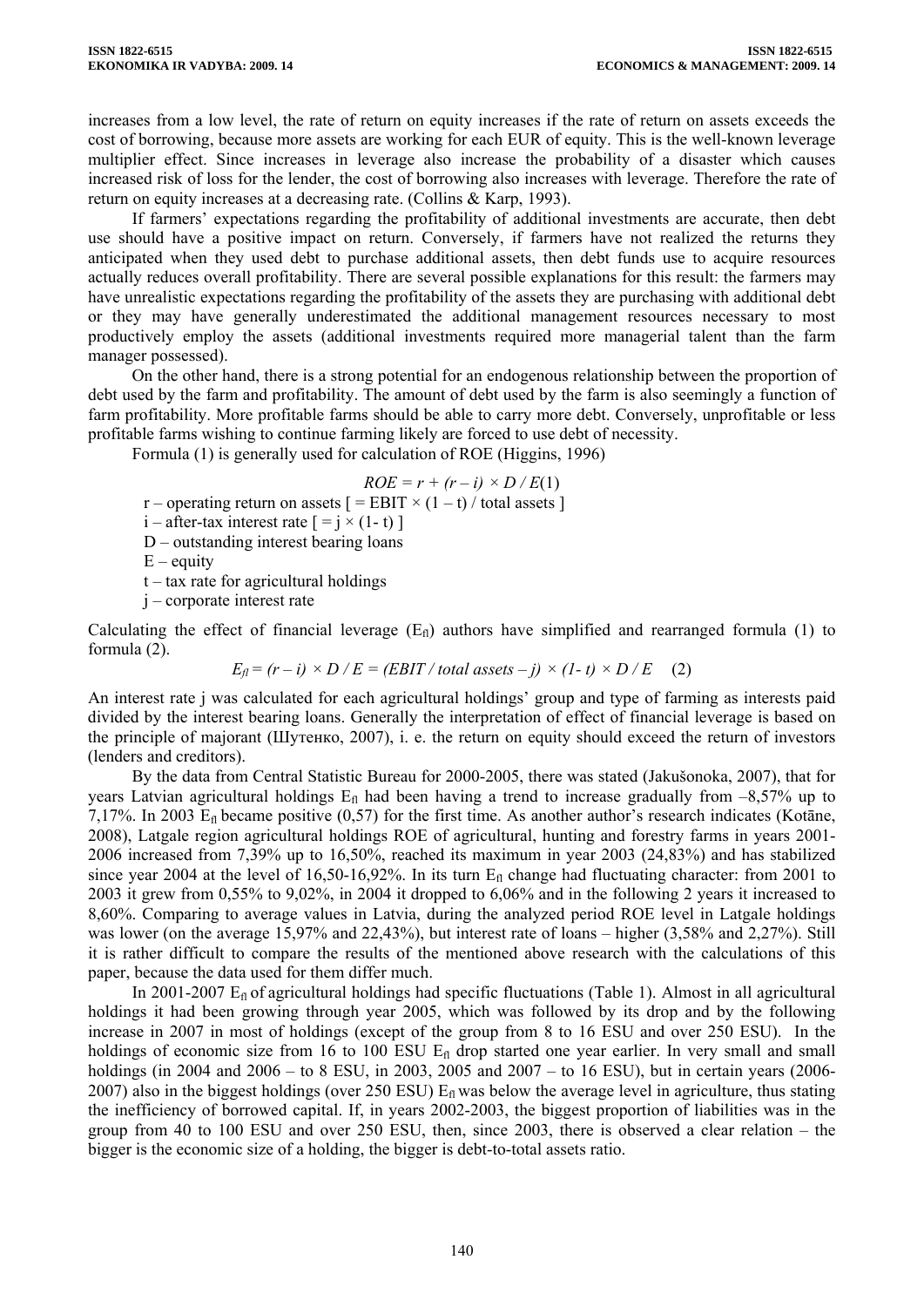|               |                     | Average | $2 - < 4$ | $4 - 8$ | $8 - 16$ | $16 - 40$ | $40 - 100$       | $100 - 250$ | $>=250$ |
|---------------|---------------------|---------|-----------|---------|----------|-----------|------------------|-------------|---------|
|               | $E_{\text{fl}}(\%)$ | 0,24    | $-0.07$   | $-0,06$ | $-0,13$  | $-0,68$   | $-1,80$          | $-1,10$     | 12,12   |
| <b>1007</b>   | D/A                 | 0,19    | 0,01      | 0,07    | 0,11     | 0,28      | 0,33             | 0,40        | 0,59    |
|               | Li/A                | 0,13    | 0,01      | 0,04    | 0,08     | 0,20      | 0,24             | 0,20        | 0,39    |
| 2002          | $E_{fl}$ (%)        | $-0,06$ | $-0.04$   | 0,05    | $-0,13$  | 0,29      | 1,83             | 0,68        | 1,90    |
|               | D/A                 | 0,21    | 0,05      | 0,10    | 0,14     | 0,21      | 0,54             | 0,32        | 0,59    |
|               | Li/A                | 0,14    | 0,01      | 0,09    | 0,11     | 0,16      | 0,31             | 0,22        | 0,40    |
|               | $E_n$ (%)           | 0, 91   | $-0.05$   | 0,90    | 0,82     | 2,29      | 2,64             | 2,31        | 3,60    |
| 2003          | D/A                 | 0,21    | 0,02      | 0,14    | 0,17     | 0,26      | 0,33             | 0,29        | 0,53    |
|               | Li/A                | 0,16    | 0,02      | 0,13    | 0,15     | 0,21      | 0,25             | 0,19        | 0,36    |
| 2004          | $E_{fl}$ (%)        | 3, 71   | 0,26      | 1,53    | 3,78     | 7,80      | 5,97             | 3,68        | 5,24    |
|               | D/A                 | 0,26    | 0,04      | 0,08    | 0,21     | 0,30      | 0,34             | 0,38        | 0,58    |
|               | Li/A                | 0,20    | 0,04      | 0,08    | 0,20     | 0,27      | 0,25             | 0,25        | 0,40    |
|               | $E_{\text{fl}}(\%)$ | 5,22    | 0,87      | 2,98    | 4,54     | 7,65      | 5,52             | 5,32        | 6,06    |
| 2005          | D/A                 | 0,34    | 0,06      | 0,15    | 0,25     | 0,36      | 0,40             | 0,47        | 0,62    |
|               | Li/A                | 0,26    | 0,06      | 0,12    | 0,23     | 0,28      | 0,29             | 0,32        | 0,45    |
|               | $E_{fl}$ (%)        | 3,67    | 0,42      | 1,53    | 3,98     | 5,64      | 4,49             | 4,49        | 2,64    |
| 2006          | D/A                 | 0,30    | 0,03      | 0,10    | 0,22     | 0,33      | 0,39             | 0,45        | 0,58    |
|               | $Li/A$              | 0,22    | 0,03      | 0,09    | 0,18     | 0,28      | 0,29             | 0,30        | 0,38    |
|               | $E_{\text{fl}}(\%)$ | 4,03    | 0,58      | 1,99    | 3,67     | 5, 71     | 7,33             | 5,25        | 3,46    |
| 2007          | D/A                 | 0,34    | 0,06      | 0,12    | 0,26     | 0,31      | 0,40             | 0,46        | 0,58    |
|               | Li/A                | 0,25    | 0,06      | 0,11    | 0,23     | 0,27      | 0,32             | 0,31        | 0,38    |
|               | $E_{\mathcal{H}}$   | 83      | 129       | 84      | 88       | 84        | 80               | 88          | 58      |
| $V\sigma$ (%) | D/A                 | 24      | 50        | 28      | 30       | 17        | 22               | 16          | 12      |
|               | Li/A                | 28      | 70        | 31      | 34       | 20        | $\boldsymbol{9}$ | 21          | 14      |

**Table 1.** Effect of financial leverage  $(E<sub>f</sub>)$ , total debt – assets  $(D/A)$  and interest bearing loans – assets (Li/A) ratio of agricultural holdings (grouped by ESU, 2001-2007)

The results of the research indicate that during the analyzed period of time in all types of farming were observed different and often going diversely changes of  $E<sub>fl</sub>$  (Table 2). Most expressed (which is displayed with high  $V\sigma$ ) this is exactly for mixed farms.

|      |                                 | Fieldcrops   | Horticulture | Permanent<br>crops | Dairy         | Granivores   | crops<br>Mixed  | livestock<br><b>Mixed</b> | crops,<br>livestock<br>Mixed |
|------|---------------------------------|--------------|--------------|--------------------|---------------|--------------|-----------------|---------------------------|------------------------------|
| 2001 | (%)<br>$E_{\mathcal{H}}$<br>D/A | 0,17<br>0,40 |              | $-0,22$<br>0,13    | 0, 30<br>0,15 | 8,27<br>0,40 | $-0.09$<br>0,05 | $-0.04$<br>0,01           | $-0, 21$<br>0,08             |
|      | Li/A                            | 0,27         |              | 0,01               | 0,10          | 0,23         | 0,04            | 0,01                      | 0,05                         |
|      | $E_{fl}$ (%)                    | 0,54         | 3,07         |                    | 0,60          | $-1,66$      | $-0,26$         | 0,08                      | $-0, 21$                     |
| 2002 | D/A                             | 0,36         | 0,17         |                    | 0,18          | 0,45         | 0,06            | 0,06                      | 0,07                         |
|      | Li/A                            | 0,22         | 0,10         |                    | 0,13          | 0,30         | 0,03            | 0,05                      | 0,05                         |
| 2003 | $E_{fl}$ (%)                    | 1,97         | 4,09         | 4,17               | 1,16          | 1,66         | 0,39            | 0,02                      | 0,01                         |
|      | D/A                             | 0,29         | 0,22         | 0,34               | 0,16          | 0,44         | 0,12            | 0,04                      | 0,09                         |
|      | Li/A                            | 0,23         | 0,18         | 0,30               | 0,13          | 0,30         | 0,10            | 0,03                      | 0,06                         |

**Table 2.** Effect of financial leverage  $(E_n)$ , total debt – assets  $(D/A)$  and interest bearing loans – assets (Li/A) ratio of agricultural holdings (grouped by types of farming, 2001-2007)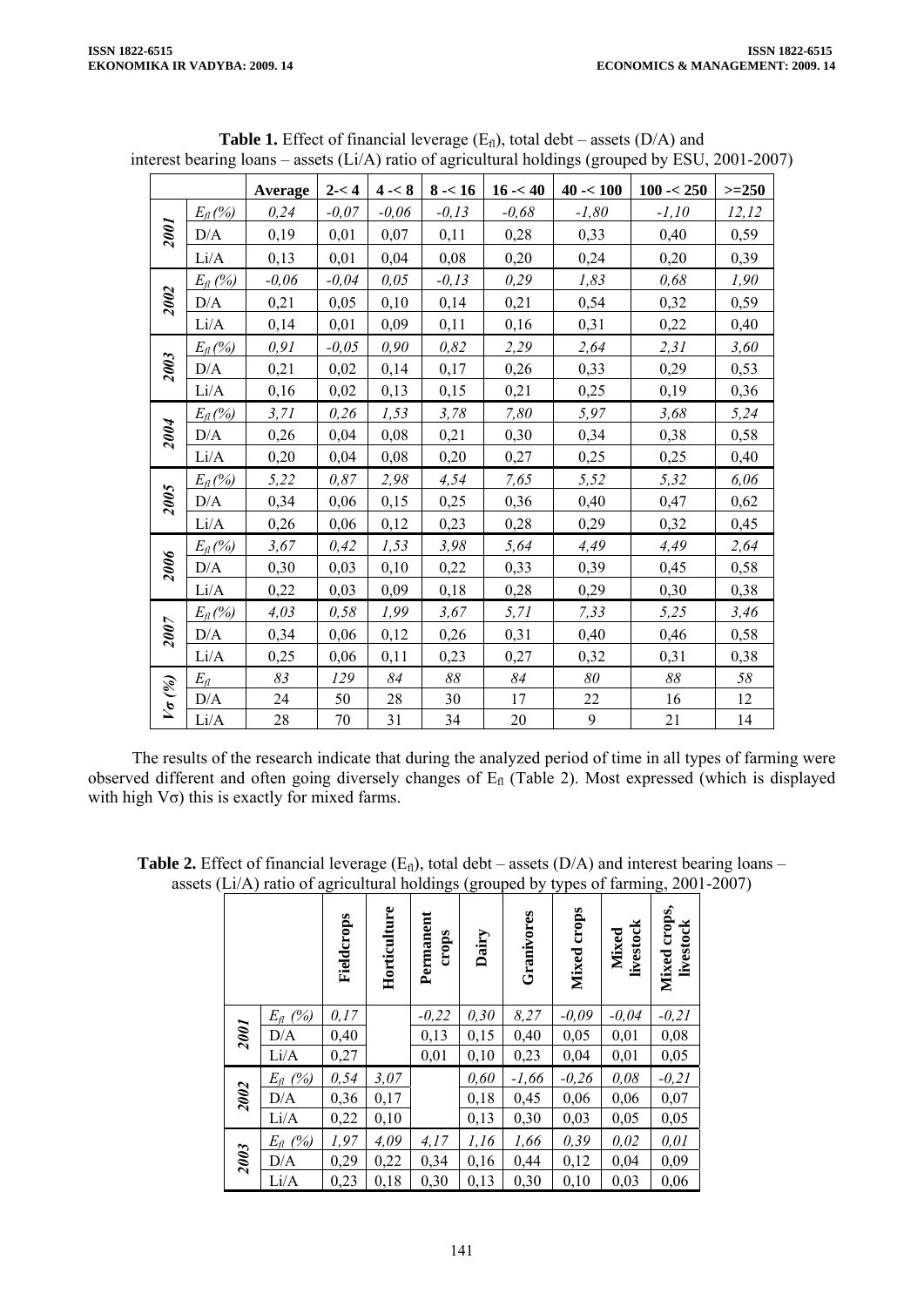|               | $E_{\text{fl}}$ (%) | 4,65 | 0,37 | 6, 11 | 2,36 | 3,63 | 1,35 | 1,65 | 1,83 |
|---------------|---------------------|------|------|-------|------|------|------|------|------|
| 2004          | D/A                 | 0,34 | 0,61 | 0,50  | 0,13 | 0,55 | 0,10 | 0,10 | 0,13 |
|               | Li/A                | 0,25 | 0,52 | 0,45  | 0,11 | 0,38 | 0,08 | 0,09 | 0,11 |
| 2005          | $E_{\text{fl}}$ (%) | 5,26 | 3,06 | 1,45  | 4,95 | 6,25 | 2,68 | 1,02 | 3,19 |
|               | D/A                 | 0,40 | 0,44 | 0,35  | 0,23 | 0,63 | 0,17 | 0,07 | 0,19 |
|               | Li/A                | 0,30 | 0,27 | 0,22  | 0,19 | 0,44 | 0,13 | 0,05 | 0,16 |
|               | $E_{\text{fl}}$ (%) | 3,47 | 7,10 | 1,98  | 4,22 | 3,56 | 0,82 | 0,62 | 2,29 |
| 2006          | D/A                 | 0,36 | 0,51 | 0,25  | 0,23 | 0,59 | 0,07 | 0,06 | 0,23 |
|               | Li/A                | 0,27 | 0,34 | 0,19  | 0,19 | 0,40 | 0,06 | 0,05 | 0,14 |
|               | $E_{\text{fl}}$ (%) | 4,43 | 5,84 | 0,27  | 3,64 | 1,46 | 7,99 | 0,46 | 3,20 |
| 2007          | D/A                 | 0,38 | 0,67 | 0,20  | 0,24 | 0,61 | 0,33 | 0,06 | 0,26 |
|               | Li/A                | 0,28 | 0,40 | 0,14  | 0,20 | 0,40 | 0,30 | 0,04 | 0,19 |
|               | $E_{fl}$            | 70   | 60   | 106   | 75   | 99   | 110  | 174  | 155  |
| $V\sigma$ (%) | D/A                 | 11   | 46   | 45    | 24   | 18   | 102  | 110  | 51   |
|               | Li/A                | 11   | 50   | 68    | 28   | 22   | 95   | 122  | 59   |

Nevertheless there is stated one common trend: agricultural holdings managed to increase the efficiency of their borrowed capital. As the exception, there could be mentioned permanent crops and mixed livestock farms, where  $E_f$  has decreased. In the first group the reason was the the growth of interest rate, as well as the decrease of debt-to-equity ratio, but in the second group – continuous decrease of profit during the last analyzed years. In its turn, the rapid growth of  $E<sub>fl</sub>$  in 2007 in mixed crops farms is explained with chronological shifting. Though the holdings intensively used external sources of financing to attract the capital (this is displayed with interest bearing loans-to-total assets ratio growth), interest payments stayed at the level of the previous years. This indicates that the repayment of credit will begin in 2008, when  $E_0$  drop is being expected also.

Till year 2003 the biggest proportion of liabilities in total assets was observed in granivores, permanent crops and field crops farms, which could be recognized as agricultural sectors of the highest credit risks. Starting with the next year proportion of liabilities in permanent crops farms started to decrease considerably (from 0,50 in 2004 down to 0,20 in 2007). The opposite trend was observed in horticulture farming – proportion of liabilities growth up to 0,61 (in 2004) and 0,67 (in 2007). The last value was the absolute maximum in Latvian agriculture for the period 2001-2007.

To be able to estimate if  $E_{fl}$  change in particular types of farming meets general trends of Latvian agriculture, in terms of this research there was calculated the effect of financial leverage in two most important sectors of Latvian agriculture - in field crops and dairy farms.

Similarly to Latvian agricultural average values,  $E_{\text{fl}}$  of very small and small field crop farms (to 16 ESU) was lower, than in field cropping industry on average (Table 3). Agricultural holdings group of economic size over 100 ESU was characterized by the lowest fluctuations of total debt and interest bearing loans proportion in total assets. This indicates, that, unlike small farms, managers of mentioned group plan thoroughly politics and strategy of both attraction of capital and accounts payable, which results into order and stability.

| ╰    |                     |         |         |         |          |           |            |             |         |  |
|------|---------------------|---------|---------|---------|----------|-----------|------------|-------------|---------|--|
|      |                     | Average | $2 - 4$ | $4 - 8$ | $8 - 16$ | $16 - 40$ | $40 - 100$ | $100 - 250$ | $>=250$ |  |
| 2002 | $E_{fl}$ (%)        | 0,54    | 0,00    | 0,39    | $-0,58$  | 0,39      | 2,69       | 5,91        | 11,59   |  |
|      | D/A                 | 0,36    | 0,26    | 0,11    | 0,17     | 0,23      | 0,63       | 0,46        | 0,71    |  |
|      | Li/A                | 0,22    | 0,00    | 0,09    | 0,15     | 0,17      | 0,33       | 0,33        | 0,52    |  |
| 2003 | $E_{\text{fl}}(\%)$ | 1,97    | 0,48    | 0,60    | $-0,13$  | 2,44      | 3,19       | 4,65        | 9,60    |  |
|      | D/A                 | 0,29    | 0,05    | 0,13    | 0,12     | 0,26      | 0,35       | 0,39        | 0,68    |  |
|      | Li/A                | 0,23    | 0,05    | 0,13    | 0,10     | 0,22      | 0,27       | 0,28        | 0,51    |  |
| 2004 | $E_{\text{fl}}(\%)$ | 4,65    | 1,05    | 0,95    | 1,18     | 6,58      | 6,19       | 4,76        | 12,01   |  |
|      | D/A                 | 0,34    | 0,18    | 0,06    | 0,16     | 0,31      | 0,36       | 0,45        | 0,63    |  |
|      | Li/A                | 0,25    | 0,18    | 0,06    | 0,13     | 0,27      | 0,27       | 0,31        | 0,44    |  |

**Table 3.** Effect of financial leverage  $(E<sub>f</sub>)$ , total debt – assets  $(D/A)$  and interest bearing loans – assets (Li/A) ratio of field crop farms (grouped by ESU, 2002-2007)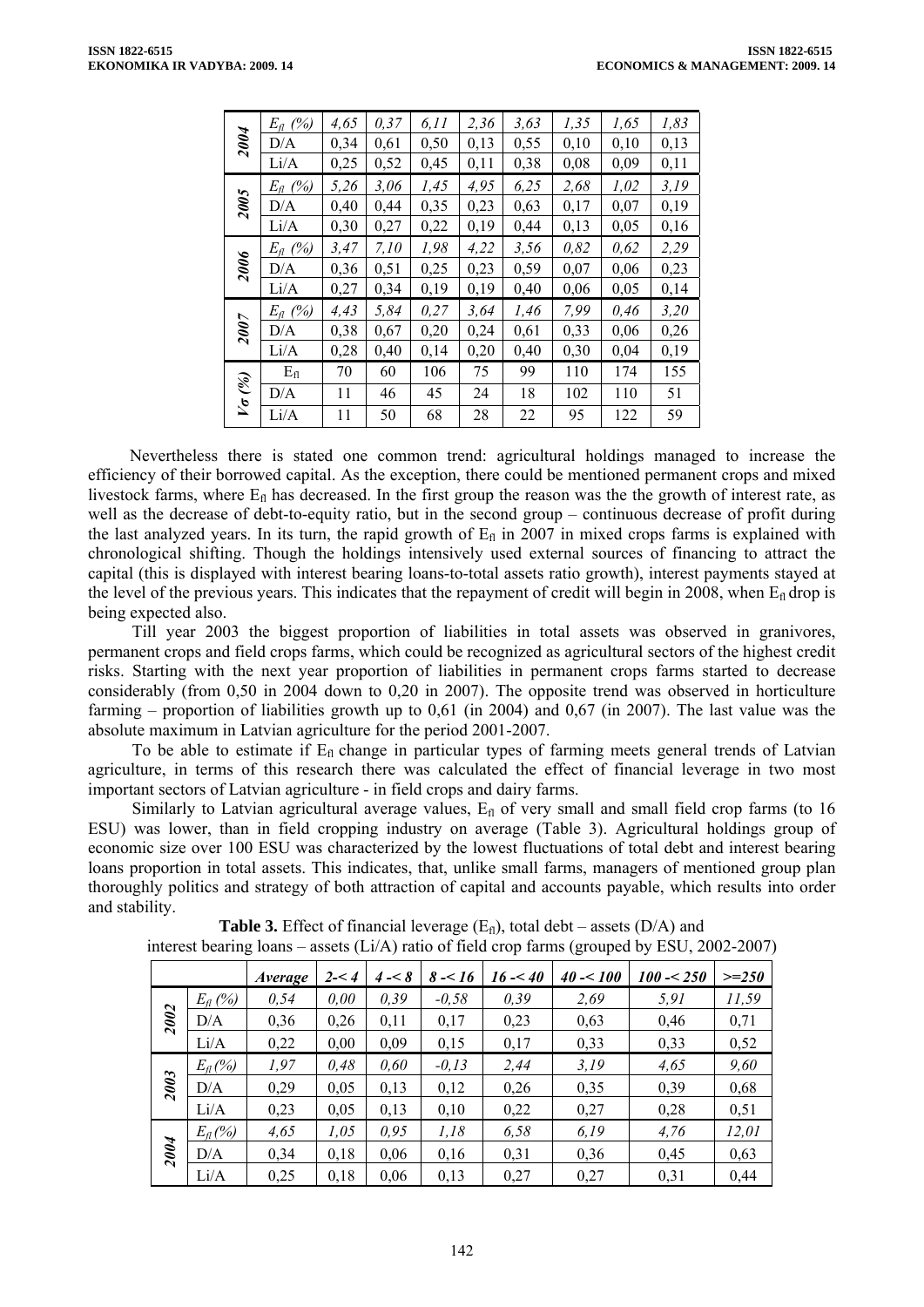|                          | $E_n$ (%)           | 5,26 | 0, 13 | 4,85 | 3,18 | 4,78 | 5,34 | 5,34 | 10,07 |
|--------------------------|---------------------|------|-------|------|------|------|------|------|-------|
| 2005                     | D/A                 | 0,40 | 0,02  | 0,26 | 0,27 | 0,33 | 0,44 | 0,52 | 0,67  |
|                          | Li/A                | 0,30 | 0,02  | 0,22 | 0,25 | 0,21 | 0,33 | 0,35 | 0,50  |
|                          | $E_{\text{fl}}(\%)$ | 3,47 | 0,02  | 1,16 | 2,20 | 4,34 | 4,08 | 4,00 | 2,00  |
| 2006                     | D/A                 | 0,36 | 0,01  | 0,14 | 0,16 | 0,28 | 0,39 | 0,48 | 0,61  |
|                          | Li/A                | 0,27 | 0,00  | 0,12 | 0,15 | 0,22 | 0,30 | 0,33 | 0,45  |
|                          | $E_{fl}$ (%)        | 4,43 | 0,38  | 0,56 | 2,19 | 6,58 | 7,98 | 5,79 | 5,60  |
| 2007                     | D/A                 | 0,38 | 0,05  | 0,09 | 0,20 | 0,32 | 0,38 | 0,45 | 0,64  |
|                          | Li/A                | 0,28 | 0,04  | 0,08 | 0,18 | 0,28 | 0,31 | 0,31 | 0,43  |
|                          | $E_{\mathcal{H}}$   | 53   | 115   | 120  | 109  | 58   | 41   | 15   | 46    |
| $\mathscr{C}_{\!\!\ell}$ | D/A                 | 11   | 110   | 51   | 29   | 14   | 25   | 9    | 5     |
| $\overline{V}$           | Li/A                | 12   | 135   | 47   | 34   | 18   | 9    | 7    | 8     |

Decrease of debt ratio fluctuations was observed also in holdings group from 16 to 40 ESU. In its turn, profit drop for 51% and paid interest growth for 20% caused  $E<sub>f</sub>$  decrease in holdings of economic size over 250 ESU in 2006. Unlike field crops farming (Table 3), dairy farms, which  $E<sub>f</sub>$  did not reach the average level, were smaller – to 8 ESU (Table 4). Only in 2005 their range considerably extended and included also holdings over 40 ESU, which is explained with high average  $E_{fl}$  (4,95 %) of agricultural sector.

|               |                     | <i>Average</i> | $2 - 4$ | $4 - 8$ | $8 - 16$ | $16 - 40$ | $40 - 100$ | $100 - 250$ |
|---------------|---------------------|----------------|---------|---------|----------|-----------|------------|-------------|
|               | $E_{\rm fl}$ (%)    | 0,60           | $-0.08$ | 0,83    | 0,38     | $-0,56$   | 1,24       | 0,43        |
| 2002          | D/A                 | 0,18           | 0,00    | 0,14    | 0,13     | 0,15      | 0,55       | 0,21        |
|               | Li/A                | 0,13           | 0,00    | 0,12    | 0,12     | 0,10      | 0,43       | 0,11        |
| 2003          | $E_{\text{fl}}(\%)$ | 1,16           | 0,12    | 2,18    | 0,34     | 3,22      | 1,61       | 0, 91       |
|               | D/A                 | 0,16           | 0,02    | 0,20    | 0,13     | 0,25      | 0,21       | 0,21        |
|               | Li/A                | 0,13           | 0,02    | 0,17    | 0,10     | 0,23      | 0,16       | 0,11        |
|               | $E_{\rm fl}$ (%)    | 2,36           | 0,09    | 1,42    | 4,81     | 6,95      | 4,90       | 2,60        |
| 2004          | D/A                 | 0,13           | 0,02    | 0,08    | 0,20     | 0,23      | 0,19       | 0,24        |
|               | Li/A                | 0,11           | 0,01    | 0,06    | 0,19     | 0,21      | 0,13       | 0,13        |
|               | $E_{\text{fl}}(\%)$ | 4,95           | 1,01    | 2,93    | 6,86     | 12,45     | 4,91       | 3,88        |
| 2005          | D/A                 | 0,23           | 0,06    | 0,13    | 0,25     | 0,41      | 0,30       | 0,35        |
|               | Li/A                | 0,19           | 0,06    | 0,11    | 0,23     | 0,36      | 0,14       | 0,22        |
|               | $E_{\text{fl}}(\%)$ | 4,22           | 0,77    | 1,93    | 5,16     | 8,30      | 4,96       | 6,27        |
| 2006          | D/A                 | 0,23           | 0,04    | 0,08    | 0,23     | 0,40      | 0,34       | 0,43        |
|               | Li/A                | 0,19           | 0,04    | 0,08    | 0,21     | 0,36      | 0,26       | 0,29        |
|               | $E_{\rm fl}$ (%)    | 3,64           | 0,54    | 0,99    | 3,14     | 6,35      | 6,53       | 6,26        |
| 2007          | D/A                 | 0,24           | 0,05    | 0,05    | 0,20     | 0,32      | 0,41       | 0,46        |
|               | Li/A                | 0,20           | 0,04    | 0,05    | 0,19     | 0,29      | 0,34       | 0,30        |
|               | $E_{fl}$            | 62             | 106     | 46      | 77       | 73        | 52         | 75          |
| $V\sigma$ (%) | D/A                 | 23             | 63      | 48      | 26       | 35        | 40         | 36          |
|               | Li/A                | 25             | 74      | 44      | 29       | 38        | 50         | 47          |

**Table 4.** Effect of financial leverage  $(E_n)$ , total debt – assets  $(D/A)$  and interest bearing loans – assets (Li/A) ratio of dairy farms (grouped by ESU, 2002-2007)

Growth of the average value promoted  $E_{fl}$  changes in group from 16 to 40 ESU. Particularly, in 2005 on account of 12% profit growth, as well as debt-to-equity ratio increase to 0,61, there was reached  $E<sub>f</sub>$  of 12,45 %, which was the highest effect of financial leverage in this sector of agriculture in 2002-2007. In its turn, due to gradual decrease of financial leverage in 2004-2007 (from 0,30 to 0,23) and EBIT drop for 39 %, comparing to 2005, excess of  $E<sub>f</sub>$  over the average level was continuously decreasing in agricultural holdings from 8 to 16 ESU (from maximal 104 % in 2004 to 22 % in 2006). In 2007 it was smaller than the average of